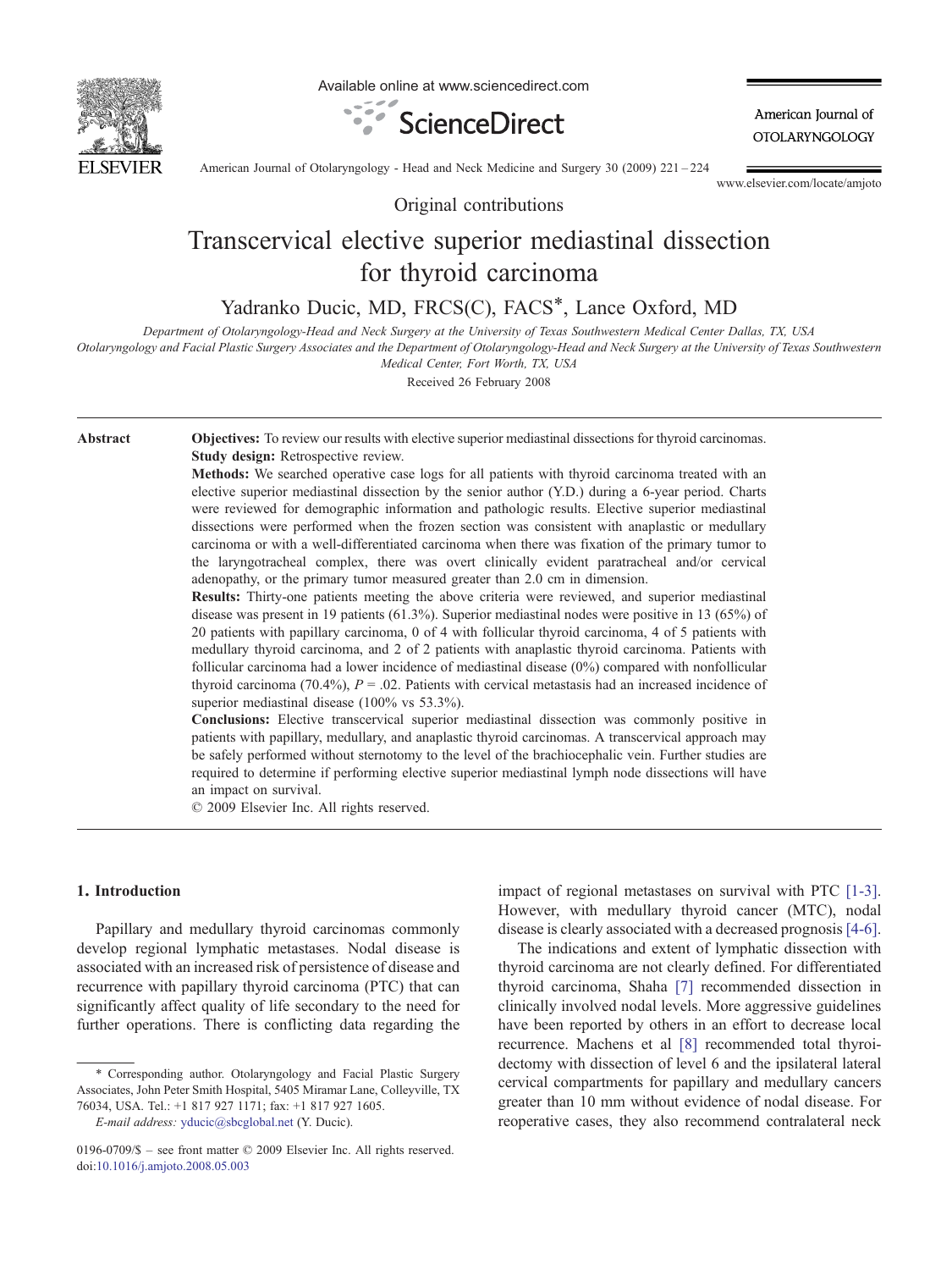dissections. A sternotomy and mediastinal dissection is performed for T4 MTC and for any clinical or radiographic mediastinal disease.

Regional metastases with thyroid carcinoma most commonly involve pre- and paratracheal lymph nodes (level 6) and lower jugular nodes [\[8,9\].](#page-3-0) Level 6 is defined laterally by the common carotid arteries, superiorly by the inferior border of the hyoid bone, and inferiorly by the superior sternal border [\[10\].](#page-3-0) Lymphatic tissue in the inferior portion of level 6 is in continuity with the superior mediastinum.

The goal of this study is to review our series of elective transcervical superior mediastinal dissections in patients with thyroid malignancies and no overt mediastinal adenopathy to evaluate the incidence of superior mediastinal disease.

## 2. Methods

We performed a retrospective review of patients with thyroid carcinomas who underwent elective transcervical superior mediastinal dissection in the setting of no overt mediastinal disease. Patients with a minimum follow-up of 6 months who were treated by the senior author (Y.D.) from March 1998 to October 2004 were reviewed for demographic data, histologies of the primary tumor, incidence of mediastinal nodal metastasis, and postoperative complications. Data were analyzed with SPSS 11.0 software (Statistical Package for the Social Sciences; SPSS Inc, Chicago, IL). This study was approved by the institutional review board (020408.003e).

All patients underwent total thyroidectomy and dissection of level 6 paratracheal lymphatic tissue. Lateral neck dissections were performed in patients with clinical or radiographic lymphadenopathy. Superior mediastinal dissections were performed transcervically without sternotomy in all patients. The boundaries of the dissection were the sternal notch superiorly, the common carotid arteries and brachiocephalic artery laterally, and the left brachiocephalic vein inferiorly. The superior mediastinal lymphatic tissue was excised en bloc and sent separately for pathologic evaluation. Elective superior mediastinal lymph node dissections were performed when the primary tumor appeared clinically fixed to the laryngotracheal complex, frozen section was consistent with medullary or anaplastic carcinoma, primary welldifferentiated carcinoma was greater than 2.0 cm in dimension, and there was clinical evidence of overt cervical or paratracheal adenopathy.

## 3. Results

Thirty-one patients meeting the above criteria underwent elective transcervical superior mediastinal dissection that included 20 patients with papillary carcinoma, 4 with follicular carcinoma, 5 with medullary carcinoma, and 2 with anaplastic thyroid carcinoma. The mean age of patients was 53.4 years (median, 56.0 years; SD, 16.5; and range, 22–84 years). Twenty-one patients were women (67.7%), and 10 were men (32.3%).

Overall, superior mediastinal disease was present in 19 (61.3%) of 31 patients. Mediastinal disease was found in 13 (65%) of 20 patients with papillary carcinoma, 0 of 4 with follicular carcinoma, 4 of 5 patients with medullary carcinoma, and 2 of 2 patients with anaplastic thyroid carcinoma. Patients with follicular carcinoma had a significant lower incidence of superior mediastinal disease (0 [0%] of 4 patients) compared with the other carcinomas (19 [70.4%] of 27 patients;  $P = .02$ ; Fisher exact test). There were no major or minor complications that occurred during the superior mediastinal dissections such as injury to major vessels or recurrent laryngeal nerves or pneumothorax.

Cervical lymphatic metastasis were present in 9 (29%) of 31 patients including 5 (25%) of 20 with papillary cancer, 0  $(0\%)$  of 4 with follicular cancer, 3  $(60\%)$  of 5 with medullary cancer, and 1 (50%) of 2 with anaplastic cancer. Patients with positive cervical nodes had a significantly higher incidence of superior mediastinal disease (11 [84.6%] of 13 patients) compared with patients without cervical metastases (8 [44.4%] of 15 patients;  $P = .05$ ; Fisher exact test).

Extracapsular extension was present in 15 (48.4%) of 31 patients including 8 (40%) of 20 with papillary cancer, 2 (50%) of 4 with follicular cancer, 3 (60%) of 5 with medullary cancer, and 2 (100%) of 2 with anaplastic cancer. Patients with extracapsular extension had a higher incidence of superior mediastinal disease compared with patients without extracapsular extension, but it did not meet statistical significance.

The mean follow-up was 2.86 years (range, 6 months to 6 years). Twenty-seven (87.1%) of 31 patients have no evidence of disease at last follow-up. The patient with unresectable anaplastic carcinoma is currently alive with presumed disease involving the carotid sheath. One patient with medullary thyroid carcinoma with multiple cervical and mediastinal metastases has elevation of his calcitonin level 2.5 years postoperatively. Clinical examination and radiographic studies including computed tomography, magnetic resonance imaging, and positron emission tomography have been negative for recurrent tumor. One (3.2%) of 31 patients developed a regional recurrence. A 55-yearold man with PTC with positive cervical and superior mediastinal disease treated with postoperative radioactive iodine developed a recurrence in level 2, two years after treatment. The patient was treated with salvage neck dissection and radioactive iodine and has had no evidence of disease at follow-up of 1 year. There were no instances of new vocal cord paralysis postoperatively. Two patients had preoperative paralysis due to carcinoma. There were 2 patients with temporary hypocalcemia requiring supplementation. There were no instances of long-term hypocalcemia at 2 months postoperatively. Pathology review demonstrated a single parathyroid gland in the resected specimen in a total of 4 patients. Interestingly,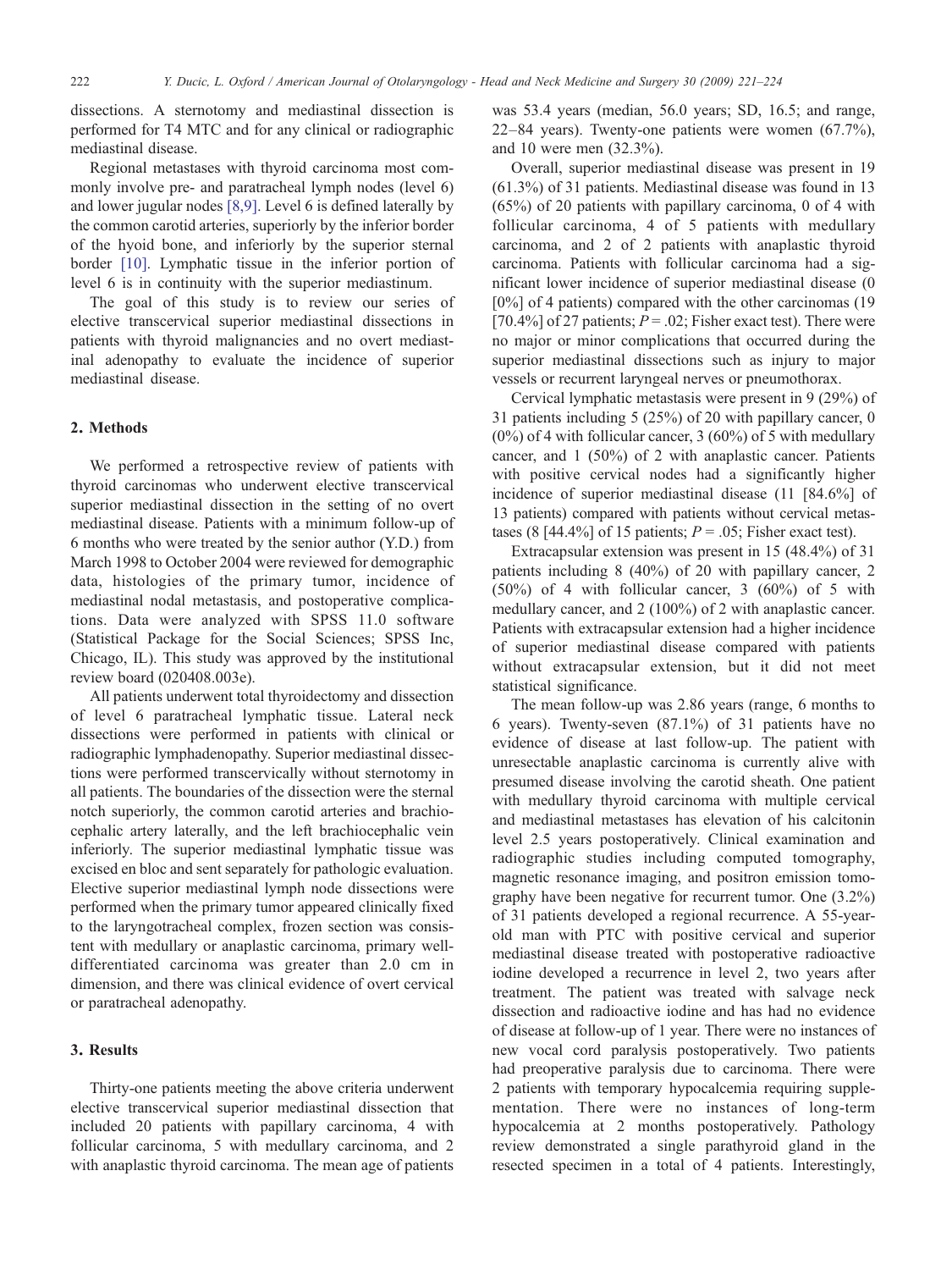only one of these patients had temporary hypocalcemia. The other patient with temporary hypocalcemia had no parathyroids in the resected specimen.

#### 4. Discussion

Lymph node metastases are common with papillary and MTC. Nodal disease was present in 90% of patients with papillary thyroid cancers in 1 series [\[9\]](#page-3-0) and is present in 21% to 82% of clinically negative necks treated electively [\[11\]](#page-3-0). Lymphatic disease has been reported to be present in 55% of patients with MTC [\[8\].](#page-3-0)

In our series, patients with cervical disease were found to have a significantly increased rate of mediastinal disease compared with patients with pathologically N0 necks. However, most series have reported a higher incidence of nodal disease in the central cervical compartment and lateral neck than in the mediastinum [\[8,9\].](#page-3-0) In a series of 21 patients with advanced thyroid cancer, Sugenoya et al [\[12\]](#page-3-0) reported a 48.1% incidence of mediastinal disease. A partial sternotomy was performed to allow dissection to the level of the aortic arch. All 10 patients with mediastinal disease were found to have contralateral cervical disease compared with only 2 (18%) of 11 patients without mediastinal disease. They proposed that mediastinal metastases develop secondary to bilateral cervical disease that leads to downward lymphatic drainage into the upper mediastinum. However, skip metastases to the lateral neck or mediastinum with no nodal disease in the central compartment has been reported in 19.7% of PTC and 21.3% of MTC [\[13\].](#page-3-0)

Several series have demonstrated that clinical and radiological evaluation of patients with thyroid cancer has a low sensitivity for detecting nodal disease. Sugenoya et al [\[12\]](#page-3-0) evaluated patients preoperatively with computed tomography and T1-chloride scintigraphy and only identified 3 of 10 patients with mediastinal disease. Most positive mediastinal nodes were less than 1 cm. Noguchi et al [\[9\]](#page-3-0) reported an overall 90% incidence of nodal disease in a series of 71 patients with PTC. Nodal disease was found for 82% of patients with no clinical evidence of lymphatic metastases. Most positive nodes (57%) were less than 3 mm. In our experience, most of the patients with ultimately positive elective superior mediastinal lymph node dissections had no overtly pathologic adenopathy noted in this compartment at the time of the dissection.

There is disagreement between centers on the approach to cervical lymphatics with differentiated thyroid cancer. Shaha [\[7\]](#page-3-0) recommended neck dissection only for obvious or suspicious nodal disease. Despite the high incidence of occult nodal disease, he reported that occult metastasis does not affect prognosis and generally fails to grow. Hughes et al [\[2\]](#page-3-0) also used Memorial Sloan-Kettering Cancer Center data to perform a matched pair analysis evaluating the impact of lateral node metastasis with differentiated thyroid cancer. Overall, there was no difference in overall 20-year survival

with respect to node-positive and node-negative patients. However, in patients older than 45 years, nodal disease was associated with a lower survival rate of 79% compared with 90% for node-negative patients ( $P = .056$ ) and a significantly increased risk of locoregional recurrence.

In contrast, Machens et al [\[8\]](#page-3-0) routinely performed elective nodal dissection in a series of 296 patients with PTC or MTC. They followed guidelines proposed by the German Society of Surgery that recommend total thyroidectomy and elective dissection of the cervicocentral compartment for thyroid cancer, except for T1a N0 M0 stage cancers. The cervicocentral compartment (C1) includes paratracheal and paraesophageal lymphatic tissue from the level of the submandibular glands to the brachiocephalic vein. Cervicocentral nodes were positive in patients treated primarily in 32% of papillary cancers and 34% of medullary cancers. Nodal disease was found to correlate with an increased risk of recurrence for both PTC and MTC. They believe that elective dissection of the central compartment improves locoregional control and quality of life.

For MTC, it is widely accepted that elective nodal dissection is indicated, and the presence of lymph node metastases is the most important prognostic factor [\[4-6\]](#page-3-0). Shaha [\[7\]](#page-3-0) recommended a thorough central compartment neck dissection with MTC extended to include levels 2 to 5 if lateral jugular nodes are enlarged. Dralle et al [\[5\]](#page-3-0) reported improved biochemical cure rates in a series of 82 patients with MTC. By treating patients primarily with a compartment-oriented microdissection technique instead of selective lymphadenectomy, normalization of pentagastrin-stimulated calcitonin levels increased from 14% to 40%. The compartment-oriented microdissection technique involves en bloc removal of lymph node compartments with the use of magnification and was shown to improve survival in nodepositive patients compared with selective lymphadenectomy.

In our series, elective transcervical superior mediastinal dissection was performed to the level of the brachiocephalic vein in 31 patients without complications. Given that elective superior mediastinal dissection yielded positive nodes in most patients with clinically aggressive carcinomas, it has the potential to decrease local recurrence. The procedure may be performed without sternotomy and routinely takes less than 15 minutes. In our series, none of the patients developed recurrent disease in the mediastinum. Long-term follow-up is necessary to determine whether elective superior mediastinal dissection has an impact on recurrence and survival with nonfollicular thyroid cancer.

#### 5. Conclusions

Elective transcervical superior mediastinal dissection can be performed safely to the level of the left brachiocephalic vein without a sternotomy. Most clinically aggressive (because of size greater than 2.0 cm, fixation to laryngotracheal complex, overt cervical or paratracheal lymphadenopathy, or anaplastic